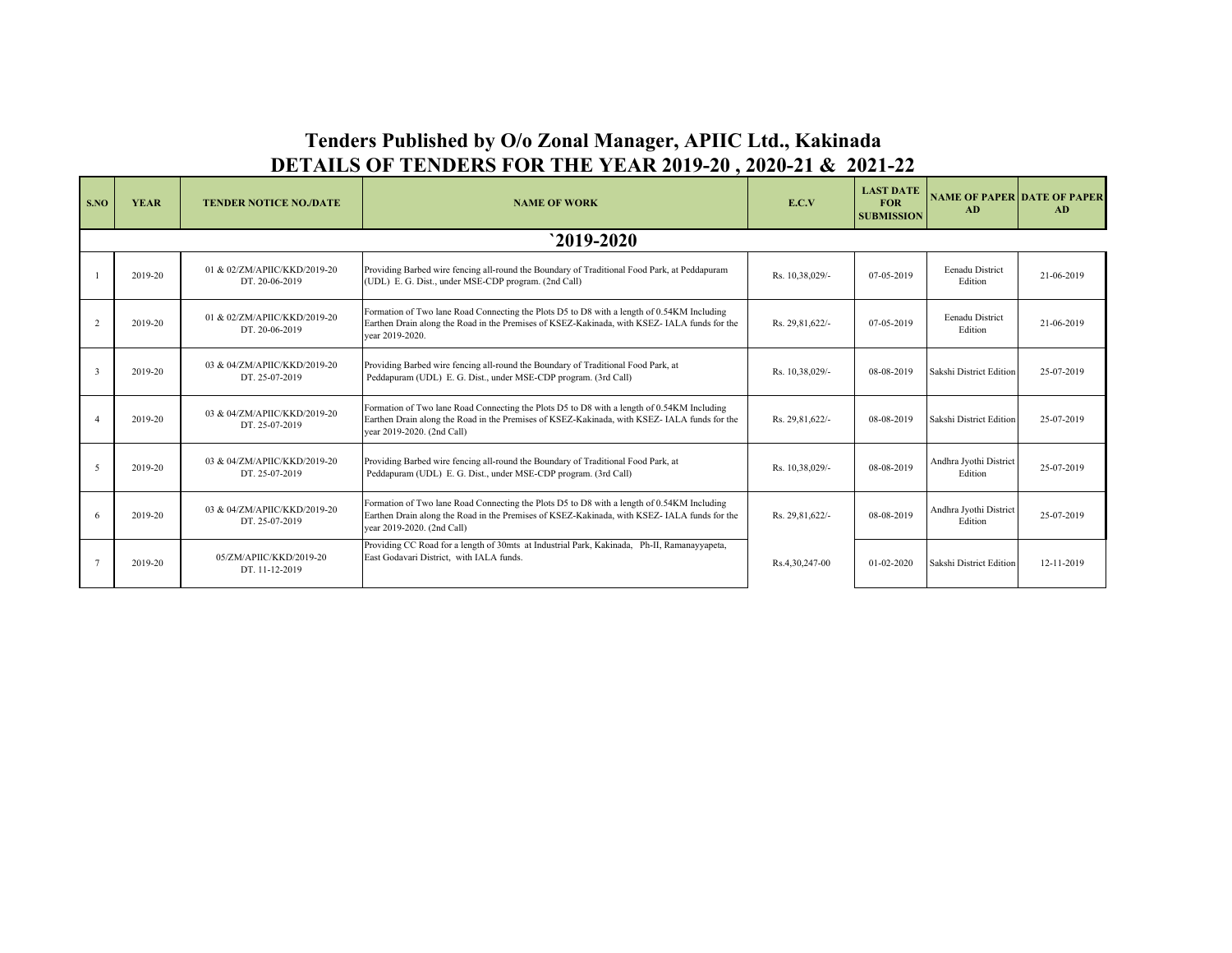| S.NO                    | <b>YEAR</b> | <b>TENDER NOTICE NO./DATE</b>                          | <b>NAME OF WORK</b>                                                                                                                                                                                                                                                                        | E.C.V           | <b>LAST DATE</b><br><b>FOR</b><br><b>SUBMISSION</b> | <b>NAME OF PAPER DATE OF PAPER</b><br>AD | AD         |  |  |
|-------------------------|-------------|--------------------------------------------------------|--------------------------------------------------------------------------------------------------------------------------------------------------------------------------------------------------------------------------------------------------------------------------------------------|-----------------|-----------------------------------------------------|------------------------------------------|------------|--|--|
|                         | 2020-2021   |                                                        |                                                                                                                                                                                                                                                                                            |                 |                                                     |                                          |            |  |  |
|                         | 2020-21     | 01,02,03,& 04/ZM/APIIC/KKD/2020-21<br>DT. 10-07-2020   | Annual Maintenance of existing Street Lights Fittings & Feeder Pillar Boxes in Industrial Park,<br>Kakinada Ph-III , (Vakalapudi), E. G. Dist., under IALA works for One Year.                                                                                                             | Rs.8,94,583-00  | 27-07-2020                                          | Andhra Jyothi District<br>Edition        | 07-10-2020 |  |  |
| 2                       | 2020-21     | 01,02,03,& 04/ZM/APIIC/KKD/2020-21<br>DT. 10-07-2020   | Supply and fixing of 30Nos 30W LED street Lights at Industrial Park, Dowleswaram, East Godavari<br>District.                                                                                                                                                                               | Rs.1,48,714-00  | 27-07-2020                                          | Andhra Jyothi District<br>Edition        | 07-10-2020 |  |  |
| $\overline{\mathbf{3}}$ | 2020-21     | 01,02,03,& 04/ZM/APIIC/KKD/2020-21<br>DT. 10-07-2020   | Providing 60WLED Street Light fixture on existing Street Lights and repairing of existing 150w SV<br>Lamps and 85W CFL lamps on 9mts long MS swaged poles in Industrial Park, Kakinada Ph-II<br>Ramanayyapeta E. G. Dist., for the year 2019-20 with IALA funds.                           | Rs. 6,09,879-00 | 27-07-2020                                          | Andhra Jyothi District<br>Edition        | 07-10-2020 |  |  |
| $\overline{4}$          | 2020-21     | 01,02,03,& 04/ZM/APIIC/KKD/2020-21<br>DT. 10-07-2020   | Providing 26 nos 30 w LED street Lights, Repairs to the existing Street Light fittings & Feeder<br>Pillar Boxes in Auto nagar, Industrial Park, , Sarpavaram Kakinada, East Godavari District under<br><b>IALA</b> Funds                                                                   | Rs. 2,80,524-00 | 27-07-2020                                          | Andhra Jyothi District<br>Edition        | 07-10-2020 |  |  |
| 5                       | 2020-21     | 05 ,06,07,& 08 /ZM/APIIC/KKD/2020-21<br>DT. 10-07-2020 | Annual Maintenance of existing Street Lights Fittings & Feeder Pillar Boxes in Industrial Park,<br>Kakinada Ph-III , (Vakalapudi), E. G. Dist., under IALA works for One Year.                                                                                                             | Rs.8,94,583-00  | 21-10-2020                                          | Eenadu District<br>Edition               | 10-06-2020 |  |  |
| 6                       | 2020-21     | 05 ,06,07,& 08 /ZM/APIIC/KKD/2020-21<br>DT. 10-07-2020 | Supply and fixing of 30Nos 30W LED street Lights at Industrial Park, Dowleswaram, East Godavari<br>District.                                                                                                                                                                               | Rs.1,48,714-00  | 21-10-2020                                          | Eenadu District<br>Edition               | 10-06-2020 |  |  |
| 7                       | 2020-21     | 05,06,07,&08/ZM/APIIC/KKD/2020-21<br>DT. 10-07-2020    | Providing 60WLED Street Light fixture on existing Street Lights and repairing of existing 150w SV<br>Lamps and 85W CFL lamps on 9mts long MS swaged poles in Industrial Park, Kakinada Ph-II<br>Ramanayyapeta E. G. Dist., for the year 2019-20 with IALA funds.                           | Rs. 6,09,879-00 | 21-10-2020                                          | Eenadu District<br>Edition               | 10-06-2020 |  |  |
| 8                       | 2020-21     | 05,06,07,&08/ZM/APIIC/KKD/2020-21<br>DT. 10-07-2020    | Providing 26 nos 30 w LED street Lights, Repairs to the existing Street Light fittings & Feeder<br>Pillar Boxes in Auto nagar, Industrial Park, , Sarpavaram Kakinada, East Godavari District under<br><b>IALA</b> Funds                                                                   | Rs. 2,80,524-00 | 21-10-2020                                          | Eenadu District<br>Edition               | 10-06-2020 |  |  |
| 9                       | 2020-21     | 09,10,& 11 /ZM/APIIC/KKD/2020-21<br>DT. 07-12-2020     | Regular Maintainance of cleaning of Roads, Road side margins, drains & Open spaces and clearing<br>away garbage/debris in Industrial Park, Ramanayyapeta, Kakinada Ph-II, East .Godavari .Dist., for a<br>period of Six (6) months (i.e. from December-2020 to May -2021) with IALA funds. | Rs.10,44,000-00 | 22-12-2020                                          | Sakshi District Edition                  | 12-07-2020 |  |  |
| 10                      | 2020-21     | 09,10,& 11 /ZM/APIIC/KKD/2020-21<br>DT. 07-12-2020     | Regular Maintainance cleaning of Roads, Road side margins, drains & Open spaces and clearing<br>away garbage/debris in Industrial Park, Vakalapudi, Kakinada Ph-III E.G.Dist., for the Year 2020 -<br>21 with IALA funds.                                                                  | Rs.19,62,000-00 | 22-12-2020                                          | Sakshi District Edition                  | 12-07-2020 |  |  |
| 11                      | 2020-21     | 09,10,& 11 /ZM/APIIC/KKD/2020-21<br>DT. 07-12-2020     | Regular Maintenance cleaning of Roads, Road side margins, drains & Open spaces and clearing<br>away garbage/debris in Industrial Park Autonagar Sarpavaram E.G.Dist., for the Year 2020-21<br>with IALA funds.                                                                             | Rs.13,86,000-00 | 22-12-2020                                          | Sakshi District Edition                  | 12-07-2020 |  |  |
| 12                      | 2020-21     | 12,13,14 & 15/ZM/APIIC/KKD/2020-21<br>DT. 21-12-2020   | Providing 60W LED street light fixure on existing 150W SV Lamps street lights at UDL and ph-II<br>and providing 30W LED street light in place of non repairable 30W LED street lights at Ph-IIII,<br>Peddapuram East Godavari District., with IALA funds                                   | Rs.3,38,452-00  | 01-05-2021                                          | Eenadu District<br>Edition               | 21-12-2020 |  |  |
| 13                      | 2020-21     | 12,13,14 & 15/ZM/APIIC/KKD/2020-21<br>DT. 21-12-2020   | One Time cleaning of light jungle along the road Margins & removal of Wet & Dry silt in the<br>existing drains and dumping at dumping yard in Industrial park, Peddapuram-Ph-I,II,III, & UDL<br>East Godavari District., with IALA funds for the year 2020-21                              | Rs.4,52,226-00  | 01-05-2021                                          | Eenadu District<br>Edition               | 21-12-2020 |  |  |
| 14                      | 2020-21     | 12.13.14 & 15/ZM/APIIC/KKD/2020-21<br>DT. 21-12-2020   | One Time cleaning of light jungle in road Margins, at Autonagar, Rajahmundry,<br>E. G. District., for the year 2020-21 with IALA funds                                                                                                                                                     | Rs.1,13,202 -00 | 01-05-2021                                          | Eenadu District<br>Edition               | 21-12-2020 |  |  |
| 15                      | 2020-21     | 12,13,14 & 15/ZM/APIIC/KKD/2020-21<br>DT. 21-12-2020   | One Time cleaning of light jungle along the road Margins & Removal of wet & dry<br>silt in the existing drains and dumping at dumping yard in industrial park,<br>Dowleswaram, E.G.District., with IALA funds for the year 2020-21                                                         | Rs.2,22,840 -00 | 01-05-2021                                          | Eenadu District<br>Edition               | 21-12-2020 |  |  |